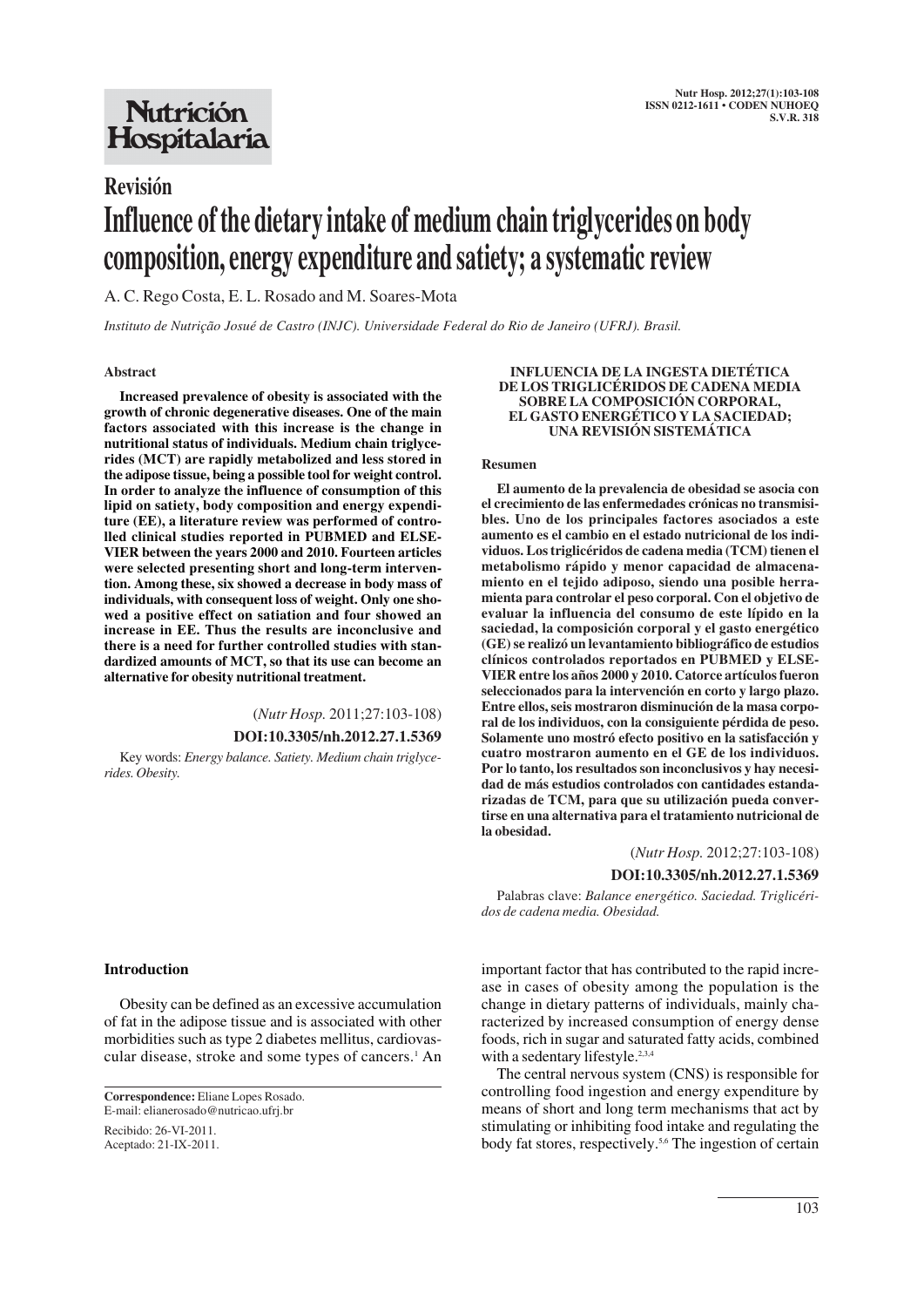nutrients can promote physiological responses that induce greater satiation and satiety.7,8,9,10 Satiation is the process initiated during food consumption which leads to cessation of appetite and determines the end of the meal. Satiety is the stage where there is a decrease of hunger as a result of ingestion, related to the time that an individual can go without food after a meal. Thus, satiation controls the size of a meal and satiety its frequency.8,11 Satiety appears to be influenced by the distribution of dietary macronutrients. Studies show that lipid-rich diets result in higher energy consumption due to the fact that lipids stimulate less the pathways responsible for satiety when compared to carbohydrates and proteins.7,12,13 Moreover, it is suggested that lipid quality in the diet interferes with its satiating potential. Flint et al.  $(2003)^{14}$  reported that the lipids possess distinct metabolic pathways according to their composition, differently affecting appetite. There has been an increase in studies aimed to stimulate the consumption of lipids which are apparently more favorable to eating patterns, such as medium chain triglycerides (MCT).

The MCT are molecules consisting of three saturated fatty acids chain containing 6 to 12 carbons each. They are absorbed directly into the portal circulation and do not suffer from re-esterification in intestinal cells. MCT are transported to the liver where they are predominantly metabolized by β-oxidation.<sup>15</sup> In contrast, long-chain triglycerides (LCT), commonly found in Western diets, are absorbed in the intestine and incorporated to chylomicrons, where they undergo reesterification to reach the bloodstream via the lymphatic system. Within the bloodstream, lipoprotein lipases hydrolyze the LCT into smaller molecules such as monoglycerides and fatty acids, or they can be captured by diverse tissues such as muscle tissues and undergo oxidation, or be stored in adipose tissue.<sup>16,17</sup>

In addition to faster metabolism and less storage in adipocytes, MCT promote increased total energy expenditure of the individual.<sup>18</sup> Thus, the development of preparations with a greater content of these triglycerides may aid in control of body weight and reduce the harmful effects of obesity.<sup>16,18</sup>

The objective of this literature review is to determine if consumption of MCT favors control of food intake, energy expenditure and body composition in obese individuals.

## **Methodology**

A literature review was performed of clinical controlled studies published in PUBMED and ELSEVIER between the years of 2000 and 2010, containing the keywords "medium-chain triglycerides", "appetite", "satiety", "body composition" and "obesity". Based on these keywords, 20 studies were consulted and included in the table those which are performed on humans, relating MCT intake, satiety, energy metabolism and body composition. Experimental studies performed on animals and review papers were excluded. Ultimately, a total of 14 articles were analyzed that met the inclusion criteria.

The results are shown in the table, which describe the selected studies, the number of participants included, characteristics of dietary intervention, variables analyzed and their outcomes and conclusions.

### **Results**

A total of 14 studies were analyzed, of which 7 evaluated satiety, 8 assessed body composition and 6 assessed the energy expenditure (EE). Only one study (7%) found a positive effect on satiety, 6 (43%) found a positive effect on body composition and 4 (29%) found a positive effect on EE, with the use of MCT.

Wymelbeke et al.  $(2001)^{19}$  was the only group that showed a positive effect of MCT consumption on satiety. The study was conducted with eutrophic individuals, who consumed the majority of MCT in meals when compared to those who also examined satiety. Studies evaluating the effect of MCT on body composition showed a positive effect related to the body mass index (BMI) of the participants. Of the 6 studies in which this effect was observed, most were performed with overweight or obese individuals  $(BMI < 25 \text{ kg/m}^2)$ . Of the four studies in which the positive effect on the EE was observed, two showed a positive correlation with body composition, both being performed in overweight individuals.

The studies shown in the table indicate that the positive effect on body composition and EE resultant of MCT intake occurs after at least 4 weeks of consumption. However, Krotkiewski et al. (2001)<sup>20</sup> showed that this effect, at least on body composition, is only really significant in the first two weeks of consumption, thus suggesting a possible metabolic adaptation.

## **Discussion**

Over the years, with the increase in obesity diverse therapeutic proposals for treatment of this epidemic were emerged. Many studies have considered the important role of the fatty acids metabolism on the energy balance and hence on the regulation of food intake through different mechanisms in the central nervous system.<sup>33</sup> Wiley & Leveili in 1973,<sup>34</sup> already reported that MCT may represent a dietary tool, aiding in weight loss by interfering in the synthesis and accumulation of fat in adipose tissue. The MCT undergo rapid hepatic oxidation and are little stored, inducing adipose tissue response similar to a diet which occurs in situations of low-fat diet.

Flatt et al.  $(1985)^{35}$  evaluated the greater efficiency of hypolipidic diets on weight loss in healthy individuals, but also reported that consumption of MCT resulted in a greater EE compared to the lipid-reduced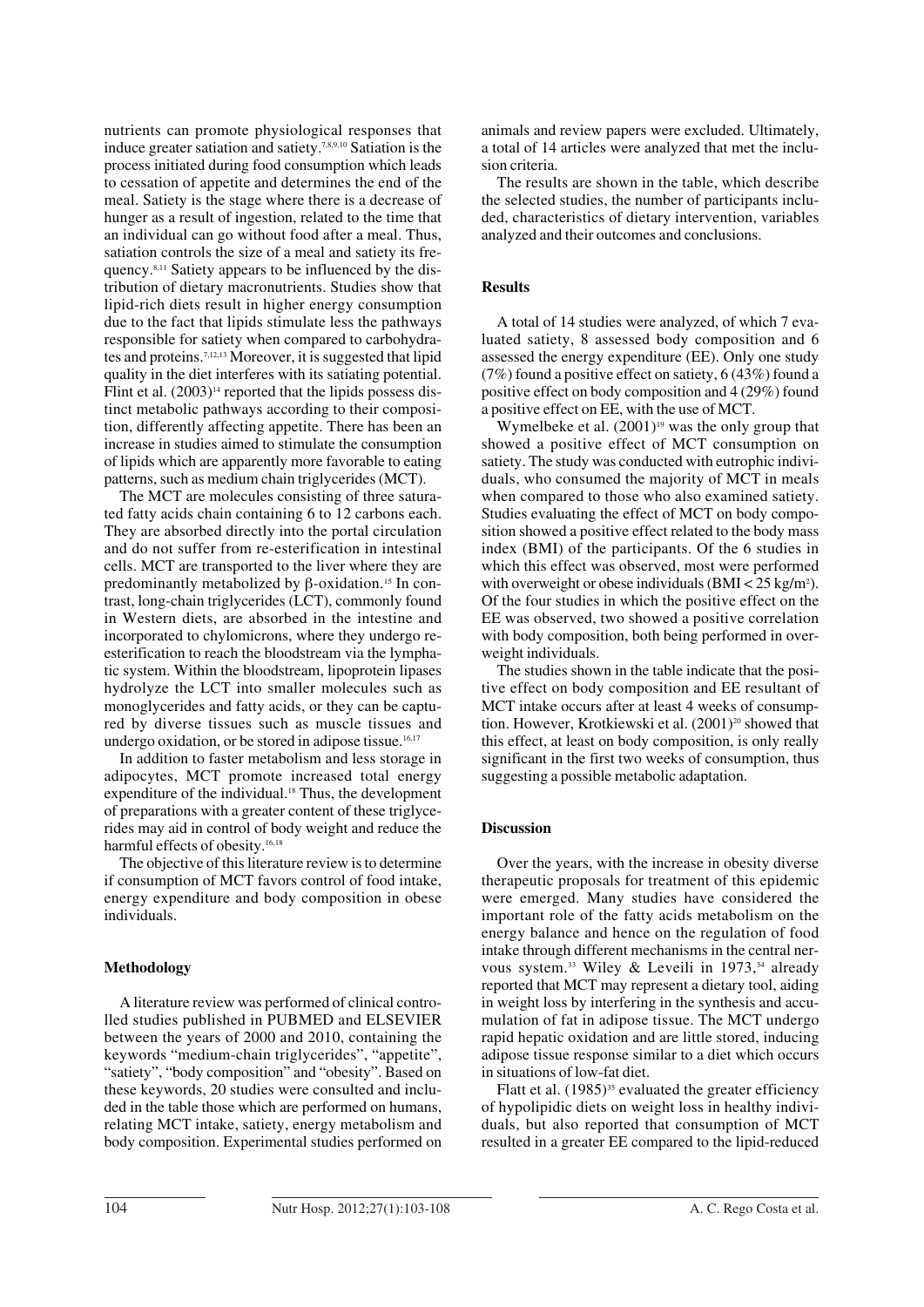| <b>Table I</b><br>Influence of MCT on body composition, energetic metabolism and satiety |                                                                                                                                                                                 |                                                                                                                                                                                                                                                                                                                                                                          |                                                                                                                                                                                                                                                                                                           |                                                                                                                                                                                                                                                                                                                                                                                                                                             |  |  |
|------------------------------------------------------------------------------------------|---------------------------------------------------------------------------------------------------------------------------------------------------------------------------------|--------------------------------------------------------------------------------------------------------------------------------------------------------------------------------------------------------------------------------------------------------------------------------------------------------------------------------------------------------------------------|-----------------------------------------------------------------------------------------------------------------------------------------------------------------------------------------------------------------------------------------------------------------------------------------------------------|---------------------------------------------------------------------------------------------------------------------------------------------------------------------------------------------------------------------------------------------------------------------------------------------------------------------------------------------------------------------------------------------------------------------------------------------|--|--|
| Author                                                                                   | Participants                                                                                                                                                                    | Characteristics of intervention                                                                                                                                                                                                                                                                                                                                          | Variables analyzed                                                                                                                                                                                                                                                                                        | Results                                                                                                                                                                                                                                                                                                                                                                                                                                     |  |  |
| Barbera et al.,<br>200021                                                                | 9 healthy participants:<br>$6 \delta$ and $3 \Omega$ .                                                                                                                          | Three groups were randomly formed, receiving<br>different infusions in 2 days: 0.9% saline, 20% LCT<br>(oleic and linoleic) and 22% MCT (octanoic and<br>decanoic), with the objective of analyzing endocrine,<br>motor and sensory responses during duodenal<br>perfusion with one of these infusions. Finally, the<br>gastric sensation was analyzed via VAS.          | Gastric sensations:<br>satisfaction, fullness,<br>bloating, nausea and pain;<br>gastrointestinal hormones:<br>somatostatin, pancreatic<br>polypeptide, neurotensin,<br>gastric inhibitory peptide<br>and CCK.                                                                                             | The infusion of LCT induced satiation relaxed the<br>gastric fundus and stimulated the release of<br>hormones including CCK. The infusion of MCT only<br>induced gastric relaxation, not sufficient to increase<br>satiation. The gastric relaxation promoted by MCT<br>may have been promoted by CCK-independent<br>mechanisms.                                                                                                            |  |  |
| Tsuji et al.,<br>2001 <sup>22</sup>                                                      | 78 healthy $\delta$ and $\frac{1}{2}$<br>$BMI > 23$ kg/m <sup>2</sup> : n =<br>$26 (MCT)$ and $n = 30$<br>$(LCT)$ ; BMI < 23<br>$kg/m^2$ : $n = 15$ (MCT)<br>and $n = 7$ (LCT). | Individuals were randomly grouped in two groups:<br>high MCT or LCT (60 g of total fat/day), who<br>consumed 10 g MCT or LCT at breakfast during 12<br>weeks. On all days the participants filled out a<br>alimentary diary, controlling the energy and lipid<br>content of the meals.                                                                                   | Body weight; waist and hip<br>circumferences; laboratory<br>variables: TG, TC, ketone<br>bodies, AST, ALT, gamma-<br>GTP; adiposity.                                                                                                                                                                      | In both groups weight and body fat decreased, but<br>individuals with a BMI greater than 23 kg/m <sup>2</sup> showed<br>a larger reduction in the MCT group $(-3.86 \pm 0.3 \text{ kg})$<br>compared with LCT $(-2.75 \pm 0.2 \text{ kg})$ . The MCT were<br>more effective in overweight individuals.                                                                                                                                      |  |  |
| Wymelbeke et<br>al., 2001 <sup>19</sup>                                                  | 9 healthy $\delta$ (BMI:<br>$21.9 \pm 1.7$ kg/m <sup>2</sup> )                                                                                                                  | Study was divided in 4 sessions, in which the<br>standard lunch was supplemented with a lipid<br>substitute $(15 \text{ g})$ , or MCT $(35 \text{ g})$ , or LCT $(32 \text{ g})$ , or<br>with maltodextin $(50 g) + LCT (8 g)$ . Dinner was<br>composed of 30 different foods served ad libitum.                                                                         | Sensation of hunger and<br>food intake; Lipid,<br>carbohydrate and protein<br>oxidation; laboratory<br>variables: glucose, insulin,<br>triglycerides and fatty acids.                                                                                                                                     | The oxidation of carbohydrates was lower and lipid<br>oxidation increased after the meal supplemented with<br>MCT and LCT. Food intake was lower after<br>consumption of MCT, suggesting an important role<br>of lipids on satiation, but energy expenditure did not<br>significantly differ between groups.                                                                                                                                |  |  |
| Kovacs et al.,<br>$2001^{23}$                                                            | 7 ♂ and 14 º<br>overweight<br>individuals (BMI:<br>$27.6 \pm 2.0$ kg/m <sup>2</sup> )                                                                                           | Study was divided into three periods of<br>intervention, lasting two weeks each. The<br>individuals consumed three meals individually<br>selected and four isoenergetic snacks (cereal bar)<br>without supplementation or supplemented with<br>500 mg of HCA (inhibitor of ATP-citrate lyase)<br>or supplemented with 500 mg of HCA + 3g of<br>MCT daily.                | Body weight; eating<br>behavior; energy<br>consumption; mood.                                                                                                                                                                                                                                             | There was weight loss after 2 weeks of treatment, but<br>no difference was observed between them. Energy<br>consumption was similar among treatments, being<br>lower than the predicted energy expenditure.<br>Supplementation of HCA or HCA + MCT did not<br>increase satiety or decrease energy consumption<br>under conditions of negative energy balance.                                                                               |  |  |
| Krotkiewski,<br>200120                                                                   | $66\frac{^}{1}$ obese individuals<br>$(BMI > 30 \text{ kg/m}^2)$                                                                                                                | Participants were randomized divided into three<br>groups and received an isoenergetic diet (578.4<br>kcal) with very-low-calorie diet (VLCD) enriched<br>with MCT $(8 g)$ , LCT $(9.9 g)$ or lipids $(3 g)$ and<br>carbohydrates for 4 weeks. Twice a week the<br>participants responded to VAS 5 minutes before<br>dinner, and 5, 20, 40 and 120 minutes after dinner. | Body composition: free fat<br>mass, body fat; body weight;<br>BMI; waist and hip<br>circumference; laboratory<br>variables: glucose, insulin,<br>C-peptide, cholesterol, and<br>triglycerides; -hydroxy<br>butyrate serum,<br>concentration of nitrogen in<br>urine; sensations of hunger<br>and satiety. | The MCT group, unlike the LCT and hypolipidic<br>diets showed weight loss in the first 2 weeks. The<br>contribution of BF was higher for weight loss. There<br>was an increase in the concentration of ketone bodies<br>and decrease in nitrogen excretion. The sensation of<br>hunger was lower, in parallel with changes in the<br>concentration of ketone bodies, an effect that<br>declined indicating a possible metabolic adaptation. |  |  |
| Bendixen et<br>al., 2002 <sup>24</sup>                                                   | 11 ∂ eutrophic<br>individuals (BMI:<br>$22.5 \pm 0.6$ kg/m <sup>2</sup> ).                                                                                                      | Liquid meal with 0.9 g test fat/kg, offered at<br>breakfast. Subjects were randomly assigned to four<br>types of fat (conventional and modified with regards<br>to position of MCFA) in four days for different<br>tests. The <i>ad libitum</i> lunch was monitored and<br>motivation eating was evaluated throughout the<br>study by VAS.                               | Subjective sensations of:<br>appetite, thirst, comfort, and<br>desire for specific types of<br>food; ad libitum energy<br>consumption; palatability;<br>EE: substrate oxidation.                                                                                                                          | There was no difference in EE, substrate oxidation,<br>energy consumption and appetite among the 3 types<br>of modified lipids, indicating that the position of<br>MCFA in the glycerol molecule has no effect on<br>these variables.                                                                                                                                                                                                       |  |  |
| Kasai et al.,<br>2003 <sup>25</sup>                                                      | 82 $\delta$ and $\frac{1}{2}$ eutrophic<br>individuals (BMI:<br>$24.6 \pm 0.3$ kg/m <sup>2</sup> )                                                                              | Participants consumed a breakfast composed of 14 g<br>LCT<br>or MLCT (14% MCT + 86% LCT) during 12<br>weeks. Large meals were standardized and<br>consumed by both groups.                                                                                                                                                                                               | Body weight; waist<br>circumference and<br>abdominal circumference,<br>body fat, visceral and<br>subcutaneous adiposity;<br>laboratory variables: total<br>cholesterol and triglycerides,<br>HDL, LDL, insulin, glucose<br>and ketone bodies.                                                             | Consumption of the MLCT diet for 12 weeks<br>decreases body weight and visceral and subcutaneous<br>adiposity. It also reduced total cholesterol intake after<br>8 weeks. The results suggest that consumption of<br>MLCT in the long term can reduce the weight and<br>body fat.                                                                                                                                                           |  |  |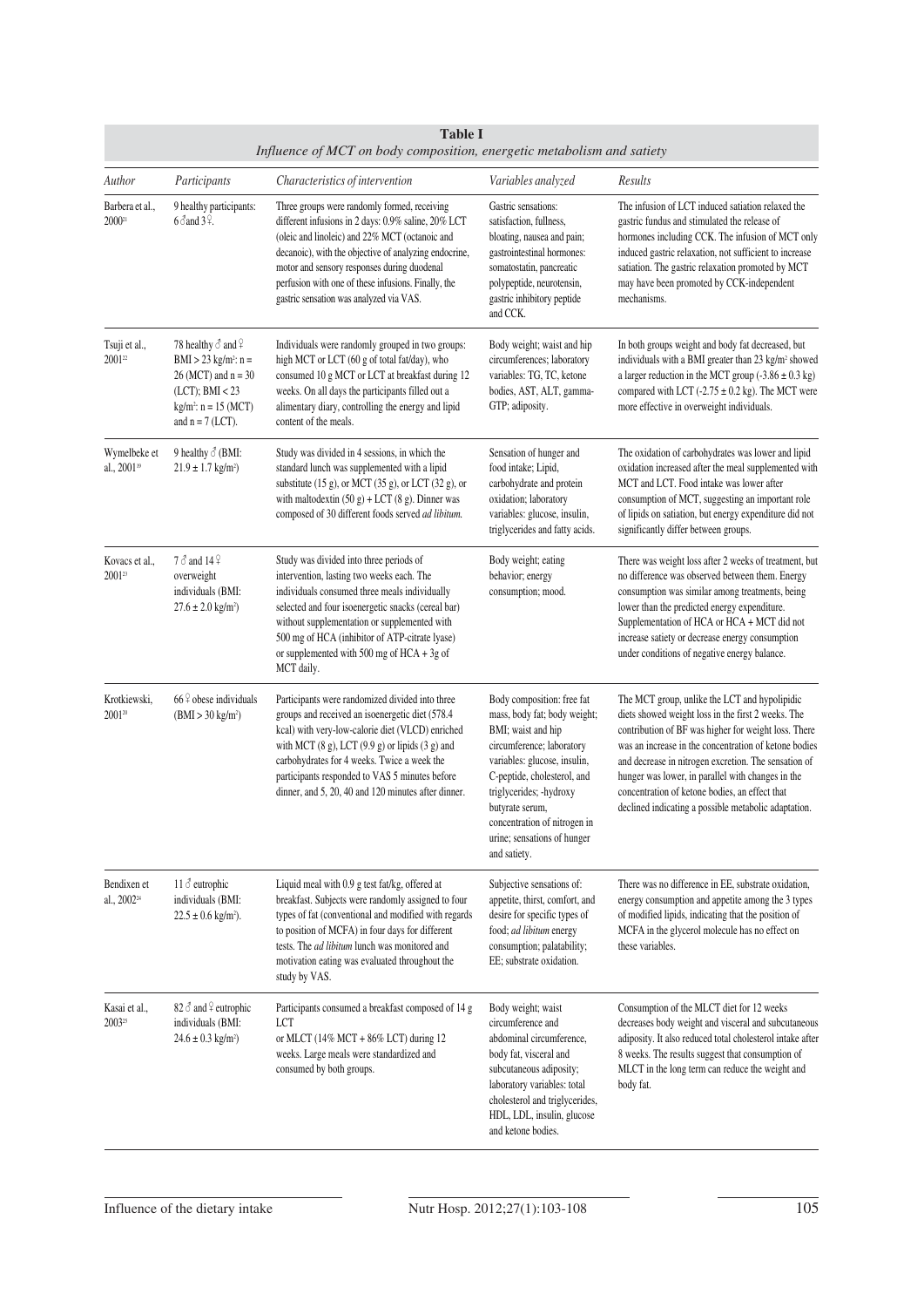| Table I (cont.)<br>Influence of MCT on body composition, energetic metabolism and satiety |                                                                                          |                                                                                                                                                                                                                                                                                                                                                               |                                                                                                                                                                                                         |                                                                                                                                                                                                                                                                                                          |  |  |
|-------------------------------------------------------------------------------------------|------------------------------------------------------------------------------------------|---------------------------------------------------------------------------------------------------------------------------------------------------------------------------------------------------------------------------------------------------------------------------------------------------------------------------------------------------------------|---------------------------------------------------------------------------------------------------------------------------------------------------------------------------------------------------------|----------------------------------------------------------------------------------------------------------------------------------------------------------------------------------------------------------------------------------------------------------------------------------------------------------|--|--|
| Author                                                                                    | Participants                                                                             | Characteristics of intervention                                                                                                                                                                                                                                                                                                                               | Variables analyzed                                                                                                                                                                                      | Results                                                                                                                                                                                                                                                                                                  |  |  |
| St-Onge et al.,<br>2003 <sup>26</sup>                                                     | 24 $\delta$ overweight<br>(BMI: 25-31 kg/m <sup>2</sup> ).                               | Subjects consumed a diet (with 40% lipid) high<br>MCT (64.7%) or LCT (75%) for 28 days. Energy<br>expenditure and body composition were assessed<br>before and after intervention.                                                                                                                                                                            | Body weight; body<br>composition; EE; fecal fat<br>excretion and satiety.                                                                                                                               | High MCT diet reduced the total adiposity in<br>overweight individuals, probably due to the increase<br>in EE $(1.04 \pm 0.02 \text{ kcal/min}$ and $0.99 \pm 0.03$<br>kcal/min) and lipid oxidation $(0.052 \pm 0.003 \text{ g/min})$<br>and $0.044 \pm 0.003$ g/min) for MCT and LCT,<br>respectively. |  |  |
| St-Onge et al.,<br>2003 <sup>27</sup>                                                     | 17 <sup>2</sup> obese (BMI: 31.8)<br>$\pm$ 0.9 kg/m <sup>2</sup> ).                      | Study consisted of two phases with 27 days each<br>(crossover), in which participants were randomly<br>assigned to two diets (with 40% lipid): high LCT<br>$(75%)$ or MCT $(50%)$ . In the first phase they<br>consumed one of the diets and in the second phase<br>consumption was alternated. The phases were<br>separated by a 4 to 8-week washout period. | Body weight; body<br>composition; EE; lipid<br>oxidation and fecal fat<br>excretion.                                                                                                                    | The average EE values $(0.95 \pm 0.019 \text{ vs } 0.90 \pm 0.025$<br>kcal/min) and lipid oxidation $(0.080 \pm 0.0026 \text{ vs }$<br>$0.075 \pm 0.0022$ g/min) were greater in the MCT<br>group. However, there was no association with a<br>significant effect on body composition.                   |  |  |
| St-Onge &<br>Jones, 2003 <sup>28</sup>                                                    | 24 $\delta$ overweight<br>(BMI: $28.2 \pm 0.4$ )<br>$kg/m2$ ).                           | Study consisted of two phases with 28 days each, in<br>which participants were randomly assigned to two<br>diets (with 40% lipid): high LCT (75%) or MCT<br>(50%). Two meals a day were supplied under<br>supervision. The phases were separated by a 4-week<br>washout period.                                                                               | Body weight; body<br>composition; EE and lipid<br>oxidation.                                                                                                                                            | Consumption of MCT increased EE and lipid<br>oxidation, which is related to the initial BMI of the<br>participants.                                                                                                                                                                                      |  |  |
| Ogawa et al.,<br>2007 <sup>29</sup>                                                       | 20 eutrophic<br>participants: $9 \delta$ and<br>$11\frac{°}{}$ (BMI: 21.7)<br>$kg/m2$ ). | Liquid meal with 14g MLCT [medium-chain fatty<br>acids $(12\%)$ + long] or LCT (rapeseed oil) for<br>breakfast.                                                                                                                                                                                                                                               | Oxygen consumption;<br>respiratory quotient and<br>baseline EE.                                                                                                                                         | The consumption of MLCT increased dietary<br>induced thermogenesis, compared to LCT (EE was<br>13.5 kcal higher), suggesting that this may be one of<br>the mechanisms by which MCT reduce body fat<br>accumulation.                                                                                     |  |  |
| Roynette et al.,<br>200830                                                                | 23 $\delta$ overweight<br>(BMI: $28.4 \pm 2.81$ )<br>$kg/m2$ ).                          | Study consisted of two phases with 42 days each, in<br>which participants were randomly assigned to two<br>diets (with 40% lipid): with extra virgin olive oil<br>(OO) or MCT (OSt) (16 g/meal). A daily meal was<br>served under supervision. The phases were<br>separated by a 4 to 8- week washout period.                                                 | Body weight; body<br>composition;<br>EE and lipid oxidation.                                                                                                                                            | No differences were observed between the variables.<br>The use of OO may have been an inappropriate<br>control for assessing EE and body composition since<br>it also increases lipid oxidation.                                                                                                         |  |  |
| St-Onge &<br>Bosarge,<br>200831                                                           | $31 \delta$ and $\frac{6}{7}$ (BMI:<br>between 27 and 33<br>$kg/m2$ ).                   | Participants were randomly assigned to two weight<br>loss programs (MCT or olive oil) for 16 weeks.<br>They consumed 18-24 g of MCT or olive oil as part<br>of a hypocaloric diet (1,500 kcal/day $\frac{1}{7}$ and 1,800<br>kcal/day $\delta$ ).                                                                                                             | Body weight; body<br>composition.                                                                                                                                                                       | The MCT group showed greater weight loss and<br>reduction in the percentage of total body fat and<br>visceral adipose tissue. The authors suggest that<br>consumption of MCT in a dietary plan increased<br>weight loss.                                                                                 |  |  |
| Poppitt et al.,<br>$2010^{32}$                                                            | $18 \delta$ eutrophic<br>individuals (BMI:<br>$22.8 \pm 1.8$ kg/m <sup>2</sup> ).        | The study was divided into three occasions with<br>intervals of 4 days. At breakfast the participants<br>received muffins rich in the test fat type [MCT (10)<br>g), LCT $(52 g)$ or fractions of milk fat $(3 g)$ ]. Lunch<br>was <i>ad libitum</i> and motivation for eating was<br>assessed throughout the study by VAS.                                   | Subjective sensations of<br>hunger, satiety, satiation, and<br>nausea; sensory evaluation<br>of the test meals; laboratory<br>variables: glucose, total<br>triglycerides and insulin<br>concentrations. | Although there is a tendency for increased TG<br>concentrations after consumption of diets rich in<br>MCT or milk fractions, there was no effect on satiety<br>or food intake, compared with a diet rich in LCT.                                                                                         |  |  |

Legend:  $\delta$ : Male; <sup>9</sup>: Female; ALT: Alanine aminotransferase; AST: Aspartate aminotransferase; BF: Body fat; BMI: Body mass index; CCK: Cholecystokinin; EE: Energy expenditure; FFM: Free fat mass; Gama-GTP: Gamma-glutaryl transpeptidase; HCA: Hydroxycitrate (induces hepatic fatty acid oxidation); LCT: Long-chain triglycerides; MCFA: Medium chain fatty acids; MCT: Medium-chain triglycerides; MLCT: Medium and long-chain triglycerides; MUFA: Monounsaturated fatty acids; OO: Olive oil; OSt: Structured oil; PUFA: Polyunsaturated fatty acids; SFA: Saturated fatty acids; TC: Total cholesterol; TG: Triglycerides VAS: Visual analogue scale; VLCD: Very low calorie diet.

diet. Ogawa et al. (2007)<sup>29</sup> also reported an increase in diet-induced thermogenesis (DIT) in normal individuals after a meal rich in MCT. The DIT representing about 10% of daily EE and plays an important role in the energy balance of the individual.<sup>36</sup>

Animal studies have shown convincing results regarding the increase in EE and decrease in adipose tissue, with subsequent weight loss after the use of MCT.15,37,38 However, in humans the results are controversial, as shown by St-Onge et al., 2003<sup>26,27</sup> and St-Onge & Jones, 2003.28 In the first study, the high MCT diet improved total adiposity in overweight individuals, probably due to increased EE and lipid oxidation. In the second study, the EE and lipid oxidation were higher after consumption of MCT, but was not associated with a significant effect on body composi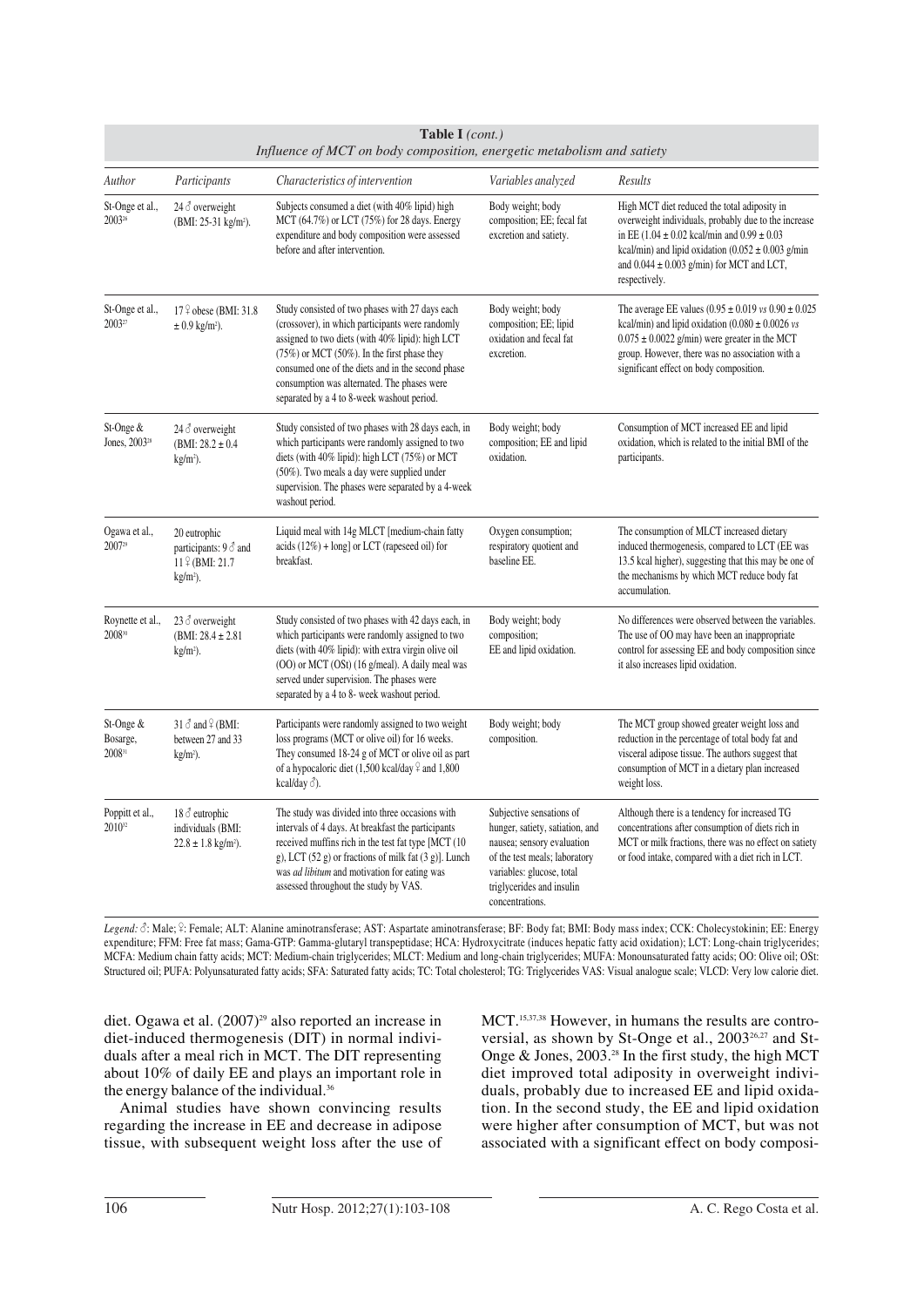tion.<sup>27</sup> In a third study, St-Onge & Jones  $(2003)^{28}$  showed that consumption of MCT increased EE and lipid oxidation, being related to the BMI of the participants. Tsuji et al.  $(2001)^{22}$  had already observed an improvement in lipid oxidation in subjects who were overweight when compared to health individuals. In contrast, Roynette et al.  $(2008)^{30}$  observed no significant differences in weight, body composition, EE and lipid oxidation after consumption of olive oil or MCT in the long term, even in overweight individuals. However, these data may have resulted from the fact that olive oil was the lipid control used in this study and can increase lipid oxidation itself; MCT consumption was also lower than that of other studies.<sup>26,27,28</sup>

With the objective of evaluating the influence of nutrients on gastrointestinal sensations, Barbera et al.  $(2000)^{21}$  compared the different effects of MCT and LCT on gastric tone and plasma concentrations of intestinal hormones. An important finding of this group was that release of CCK and other intestinal hormones was not increased after duodenal infusion of MCT, compared in the group receiving LCT. However both groups showed relaxation of the gastric fundus, which plays an important role in the induction of satiation, possibly by stimulating peripheral vagal nerves. Thus, gastric relaxation may be a possible mechanism by which MCT decrease food intake after a meal , being independent of CCK release, which differs from the LCT group.<sup>19</sup>

One of the main sources of MCT is coconut oil, in which the content of medium-chain fatty acids is about 50% of its total composition.18 However, due to its low melting point, it may not the best source of MCT to be incorporated into the diet. Study with a new oil composed of MCT and LCT in a daily dose of 14g (with 1.7 g of MCT), for 12 weeks showed a significant reduction in body weight and adipose tissue (subcutaneous and visceral), suggesting that consumption of this oil might an efficient nutritional tool for obese individuals.<sup>25,39</sup>

In the present review it was possible to verify that data related to increased satiety after consumption of MCT are quite controversial. Most studies showed no significant difference as to increased satiety and/or satiation related to lipid consumption. However positive results in relation to consumption of MCT versus LCT appear to be consistent with the parameters of body composition and EE. A relevant fact in the lack of consensus among the studies concerns the large variation in the amount of MCT provided in different studies due to lack of reference values for a minimum, ideal and maximum consumption in literature. Moreover, there isn't enough to long-term studies to identify either beneficial effects or potential harmful effects.<sup>20,23</sup>

#### **Conclusion**

The use of MCT may become an important alternative in the treatment of obesity, if playing a role in a complete and balanced diet. The beneficial effects of MCT are associated with improvement in body composition and increased EE, without obvious effects on food intake. Therefore, more studies are needed to establish the adequate amounts of MCT consumption and possible long term side effects, contributing to new understandings on diminished weight gain and improved quality of life for the population.

#### **References**

- 1. World Health Organization. Obesity and overweight, Disponivel em: http://www.who.int/mediacentre/factsheets/fs311/en/ index.html; 2006. Acessado em agosto de 2010.
- 2. World Health Organization. Obesity and overweight. htttp:// www.who.int/diet physicalactivity/publications/facts/obesity/ en/:WHO; 2003. Acessado em abril de 2010.
- 3. Ministerio da Saúde, Brasil. Caderno de atençao básica Obesidade. 12º ed, Brasilia, 2006.
- 4. Popkin BM. The nutrition transition: An overview of world patterns of change. *Nutrition Review* 2004; 62 (7): 140-143.
- 5. Schwartz WM, Woods SC, Porte Jr D, Seeley RJ, Baskin DG. Central nervous system control of food intake. Nature 2000; 404: 661-671.
- 6. Rodrigues AM, Suplicy RB, Radominski RB. Controle neuroendócrino do peso corporal: Implicações na gênese da obesidade. *Arq Bras Endocrinol Metab* 2003; 47 (4): 398-409.
- 7. Rolls BJ. The role of energy density in the overconsumption of fat. *J Nutr* 2000; 130: 268-271.
- 8. Burton-Freeman B. Dietary fiber and energy regulation. *J Nutr* 2000; 130: 272-275.
- 9. Burns AA, Livingstone MBE, Welch RW, Dunne A, Robson PJ, Lindmark L, Reid CA, Mullaney U, Rowland IR. Shortterm effects of yoghurt containing a novel fat emulsion on energy and macronutrient intakes in non-obese subjects. *International Journal of Obesity* 2000; 24: 1419-1425.
- 10. Blundell JE. Regulation of appetite and the management of obesity. In: International Textbook of Obesity, United Kingdom, 2001; 113-124.
- 11. Blundell JE, Macdiarmid JI. Fat as a risk factor for overconsumption: Satiation, satiety and patterns of eating. *Journal of the American Dietetic Association* 1997; 7: 63-69.
- 12. Blundell JE, Stubbs JR. Diet composition and the control of food intake in humans. In: Bray GA, Bouchard C, James WPT (eds). Handbook of obesity. Marcel Dekker, 1045, 1998.
- 13. Hermsdorff HHM, Volp ACP, Bressan J. O perfil de macronutrientes influencia a termogênese induzida pela dieta e a ingestão calórica. *Archivos Latinoamericanos de Nutricion* 2007; 57 (1): 33-42.
- 14. Flint A, Helt B, Raben A, Toubro S, Astrup A. Effects of different dietary fat types on postprandial appetite and energy expenditure. *Obesity Research* 2003; 11: 1449-1455.
- 15. Ooyama K, Kojima K, Aoyama T, Takeuchi H. Decrease of food intake in rats after ingestion of medium-chain triacylglycerol. *J Nutr Sci Vitaminol* 2009; 55: 423-427.
- 16. St-Onge MP, Jones PJH. Physiological effects of mediumchain triglycerides: potential agents in the prevention of obesity. *J Nutr* 2002; 132: 329-332.
- 17. Hyson D, Rutledge JC, Berglund L. Postprandial lipemia and cardiovascular disease. *Current Atherosclerosis Reports* 2003; 5: 437-444.
- 18. Yago-Ayerdi SG, Vaquero MP, Schultz-Moreira A, Bastida S, Sánchez-Muniz FJ. Utilidad y controversias del consumo de ácidos grasos de cadena media sobre el metabolismo lipoproteico y obesidad. *Nutr Hosp* 2008; 23: 191-202.
- 19. Wymelbeke VV, Louis-Sylvestre J, Fantino M. Substrate oxidation and control of food intake in men after a fat-substitute meal compared with meals supplemented with an isoenergetic load of carbohydrate, long-chain triacylglycerols, or mediumchain triacylglycerols. *Am J Clin Nutr* 2001; 74: 620-630.